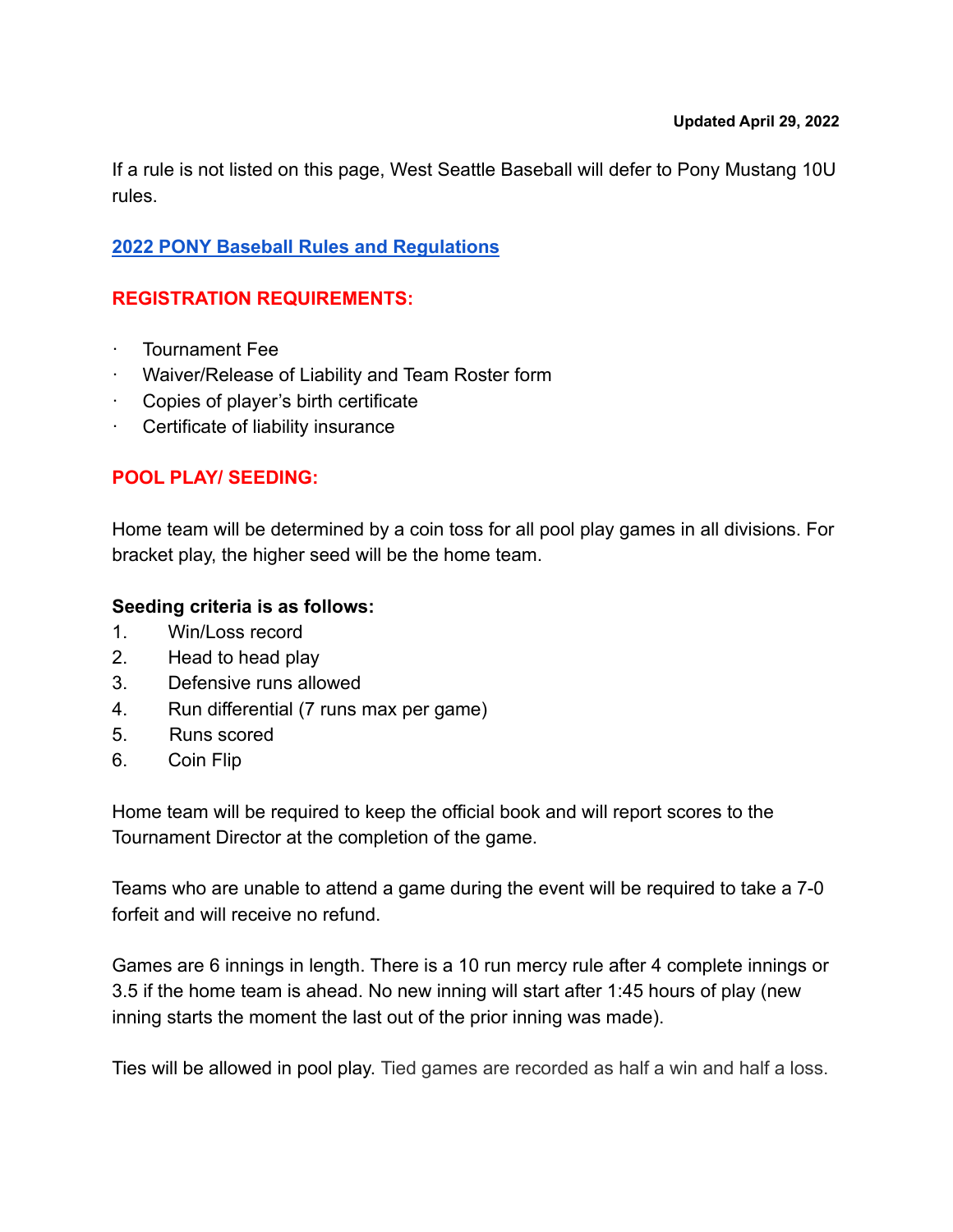If a bracket game is tied at the end of the allotted innings at the time limit, they will start with a runner on second base and one out. This will continue until there is a winner.

#### **Semifinal and Championship games will have no time limit.**

#### **TOURNAMENT RULES:**

**8U Coach Pitch Division:** Played on 60' bases with a 38' pitching distance. No leadoffs, stealing, or dropped third strike. No runners may advance when the ball is controlled in the infield circle. No infield fly rule. Coach pitcher shall not coach batter or base runners. Coach may stand or kneel.

Players fielding the pitcher position shall take position to the rear of the pitch plate and on the left or right side of the coach pitcher. They must have two feet inside the circle until the ball is put into play.

Coach pitchers are encouraged to leave the field of play once the ball is put into play. Balls that hit coach pitchers shall be considered dead.

Batters will receive 6 pitches unless the  $6<sup>th</sup>$  pitch is a foul. Missed swings are called strikes, as are foul balls or foul tips. Batter is out if there are 3 strikes before the  $6<sup>th</sup>$ pitch.

**8U Kid Pitch Division:** Played on 60' bases with a 40' pitching distance. No leadoffs or dropped third strike allowed. Runners may steal when the ball crosses the plate. No stealing home. No infield fly rule.

**8U Coach and Kid Pitch Divisions:** Offensive teams may go up by 5 runs per inning. (Ex: if the offensive team is ahead 2-0, they can score 5 more runs to make it 7-0. If they are down 0-2 they can score 7 runs). More than 5 runs can be scored in an inning if the additional runs are scored due to a ground rule double or an over the fence home run. The final inning is unlimited scoring. The final inning is the 6th inning or an inning in which the time limit elapses.

**9U/10U Divisions:** Played on 60' bases with a 46' pitching distance. No lead offs or dropped third strike allowed. Infield fly is in effect. Runners may steal when the ball crosses the plate.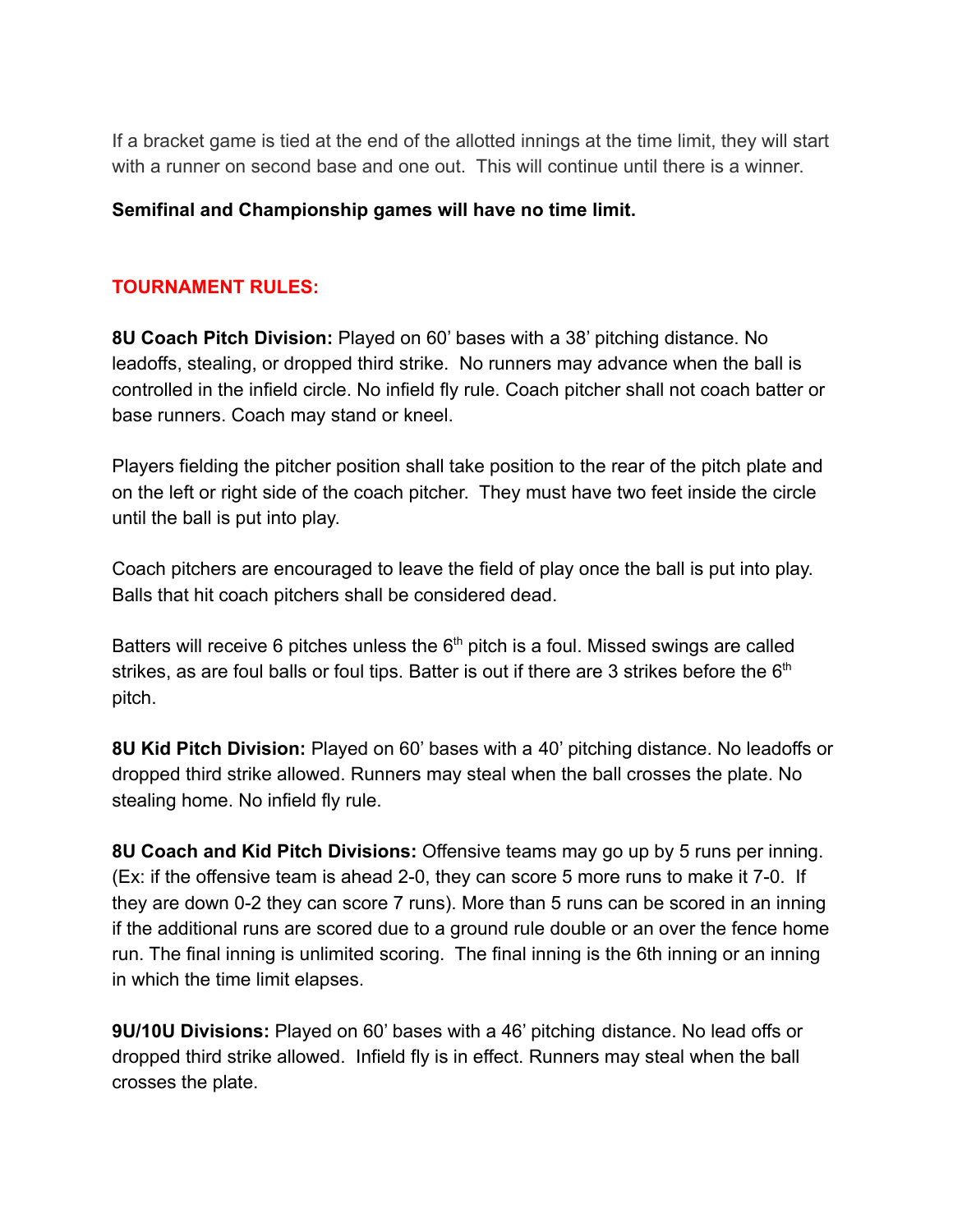Offensive team may go up by 5 runs per inning. (Ex: if the offensive team is ahead 2-0, they can score 5 more runs to make it 7-0. If they are down 0-2 they can score 7 runs.) More than 5 runs can be scored in an inning if the additional runs score due to a ground rule double or an over the fence home run. The final inning is unlimited scoring. The final inning is the 6th inning or an inning in which the time limit elapses.

#### **8U-10U Divisions:**

No metal spikes allowed. No headfirst sliding while advancing to a base, the runner will be called out. Diving back to a base headfirst is allowed. Runners are required to slide or avoid when there is an impending play at a base.

Teams will have the option of batting 9, 10, or their entire roster. Example: if a team rosters 13 players, they may not choose to bat 11 or 12. All players not currently playing in the field will be scored as an EH which will represent a position the same way a shortstop or centerfield would.

Teams are allowed free defensive substitutions throughout the game. A player may enter the game at any time defensively without entering into the batting order. The only time a player must check in and become an eligible substitute is when replacing a player in the batting order. No penalty for an injured player that is removed from the lineup.

West Seattle Baseball will allow both USABats and USSSA BPF 1.15 approved bats. **USSSA 1.15 BPF or USABat licensing stamp required.** Head coach and player will be ejected for using a bat not USSSA 1.15 BPF or USABat approved.

Thrown bats will result in one warning per batter. On the second offense, the batter shall be called out and ejected for the remainder of the game. No slug bunting, batter will be called out.

Each team is allowed up to 3 coaches on the field of play, including the dugout. Teams on offense are allowed a 1st and 3rd base coach only. Teams on defense are allowed one coach on the field of play. Defensive coach must stay in foul ground in the grass portion of the outfield. This coach must avoid any batted ball, fair or foul. Failure to do so will result in them remaining in the dugout the remainder of the game. All other defensive coaches must remain in the dugout.